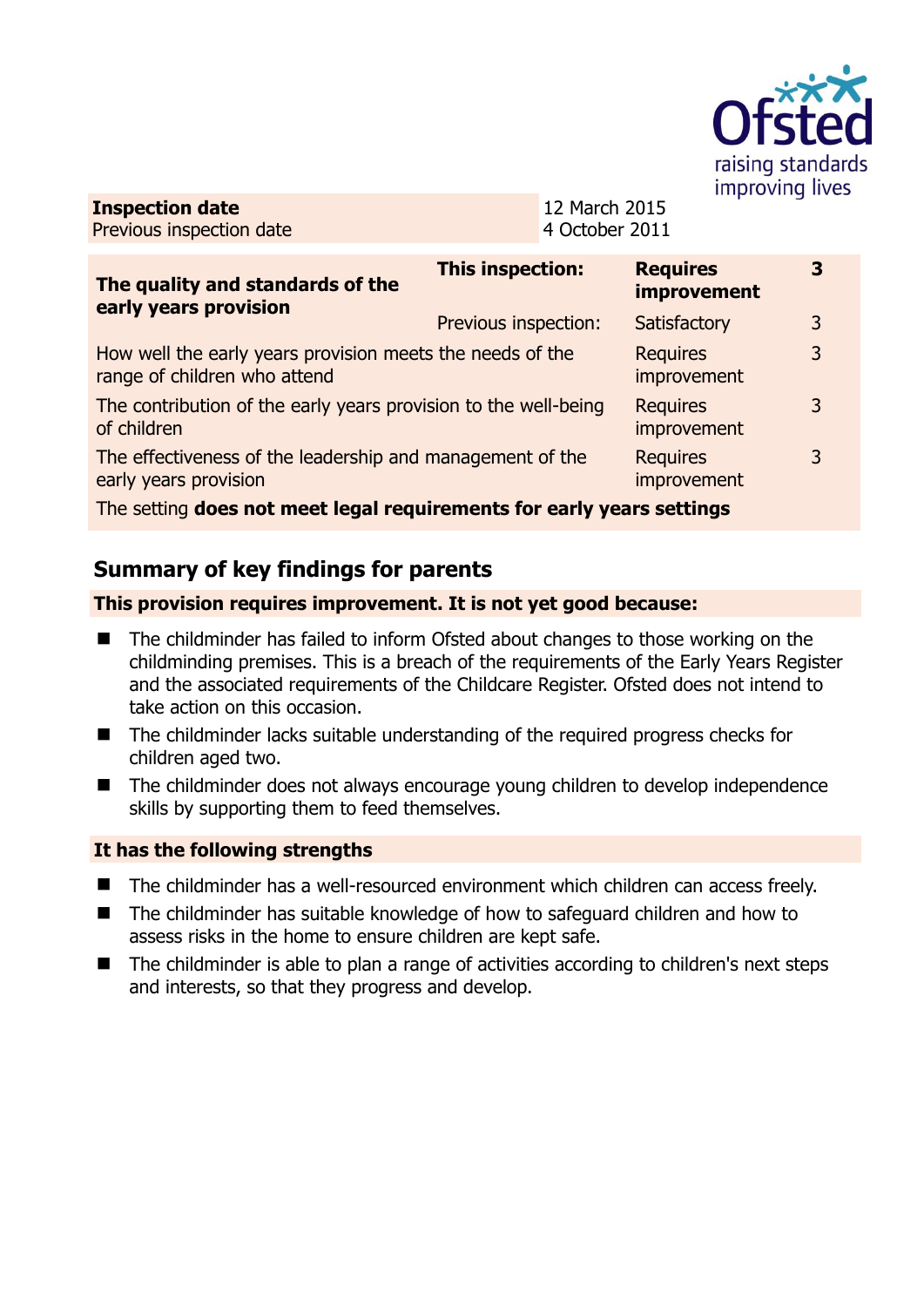## **What the setting needs to do to improve further**

#### **To meet the requirements of the Early Years Foundation Stage the provider must:**

■ develop knowledge and understanding of the progress check for children aged two.

### **To further improve the quality of the early years provision the provider should:**

**naximise opportunities to develop children's independence skills.** 

### **To meet the requirements of the Childcare Register the provider must:**

■ inform Ofsted of changes of circumstance no later than 14 days after the change occurs.

### **Inspection activities**

- $\blacksquare$  The inspector observed a child as they played.
- The inspector viewed the areas of the home used for childminding.
- The inspector sampled documentation, including children's records and policies.
- The inspector conducted a joint observation.

## **Inspector**

Andrea Ulett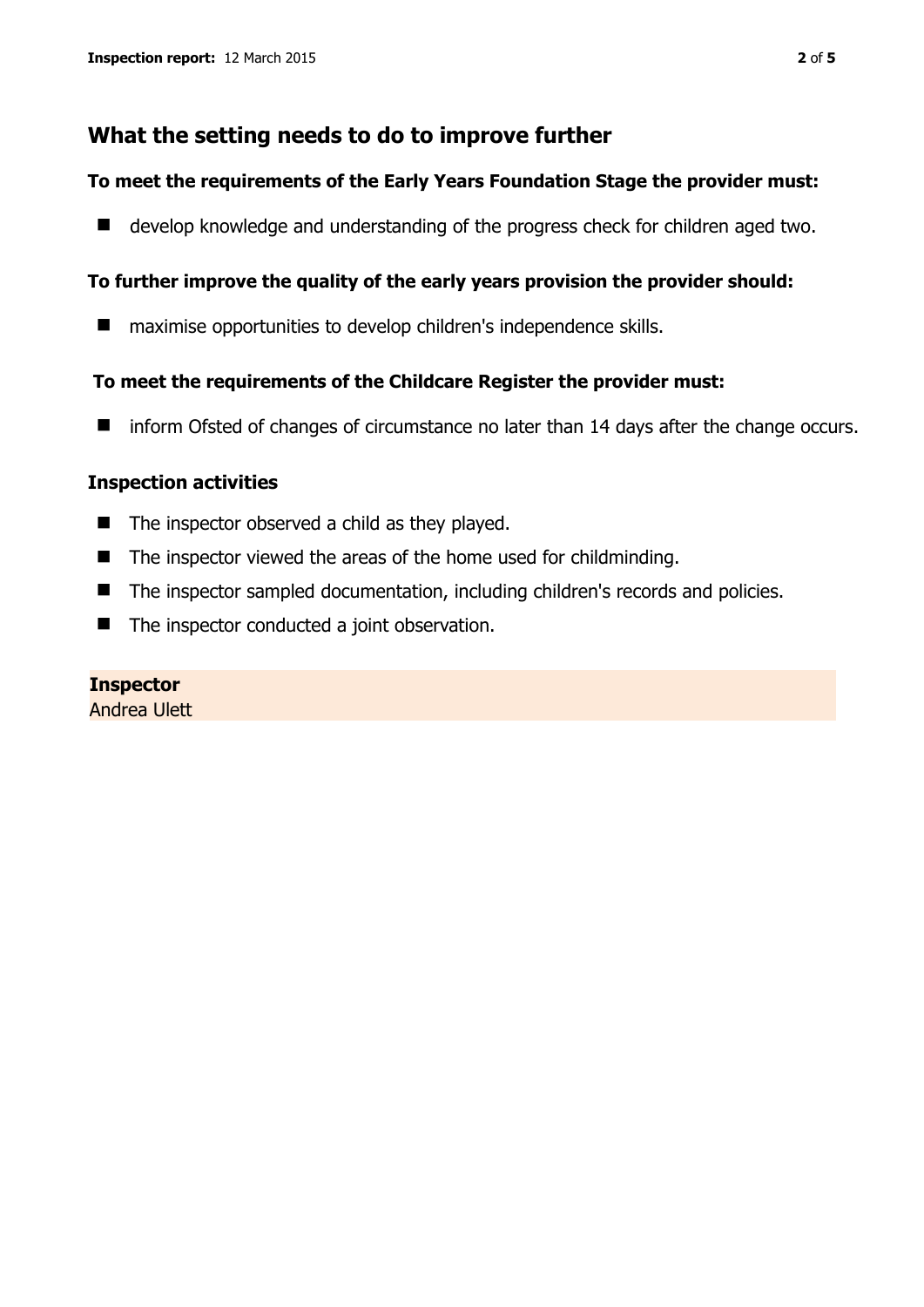## **Inspection findings**

#### **How well the early years provision meets the needs of the range of children who attend. This requires improvement**

The childminder understands the process of assessing and planning for children, although she is in the early stages of this since she has only recently started minding at this address. She identifies children's starting points by observing them frequently and gaining appropriate information from parents. As a result, she is able to meet their learning needs appropriately. The environment is bright and well-resourced, with a variety of toys and books for children to access independently. For example, children can play with the dinosaurs and other animals amongst the shredded card. Younger children enjoy engaging in dancing to songs as they listen to the music. The childminder provides younger children with soft bright colour dominoes for them to build and place together. The childminder lacks knowledge and understanding of the required progress report for two-year-olds. This means that she is unable to formally share any concerns about their progress.

#### **The contribution of the early years provision to the well-being of children requires improvement**

The environment is safe, bright and welcoming. Younger children are happy and confident as they move around the home. Babies and younger children are encouraged to walk on the large, soft play mat by the childminder who holds their hands. Consequently, she supports children's physical development appropriately. The childminder places coat pegs at low levels to encourage children to develop their independence skills. She does not have access to a garden but goes to local children's centres and communal parks to ensure children have exercise and develop the social skills needed for the next stage of their learning. Parents have a choice to provide meals for children throughout the day. The childminder provides inconsistent opportunities for younger children to develop their independence skills. For example, she does not encourage them to feed themselves but she does encourage them to drink from a cup, as well as their beaker.

#### **The effectiveness of the leadership and management of the early years provision requires improvement**

The childminder is in breach of the safeguarding and welfare requirements, as she has failed to notify Ofsted of changes to those working with her. She has ensured that her assistants have suitable paediatric first-aid training and knows that she needs to supervise them when they are working with her. The childminder demonstrates a suitable understanding of how to safeguard children. For example, she is aware of the need to report a concern about a child. The childminder appropriately shares policies and procedures with parents to encourage positive partnerships. The childminder evaluates her practice by gaining views from parents in written and verbal form, which drives continuous improvement. She uses the knowledge gained from her early years qualification to support children's care and learning appropriately.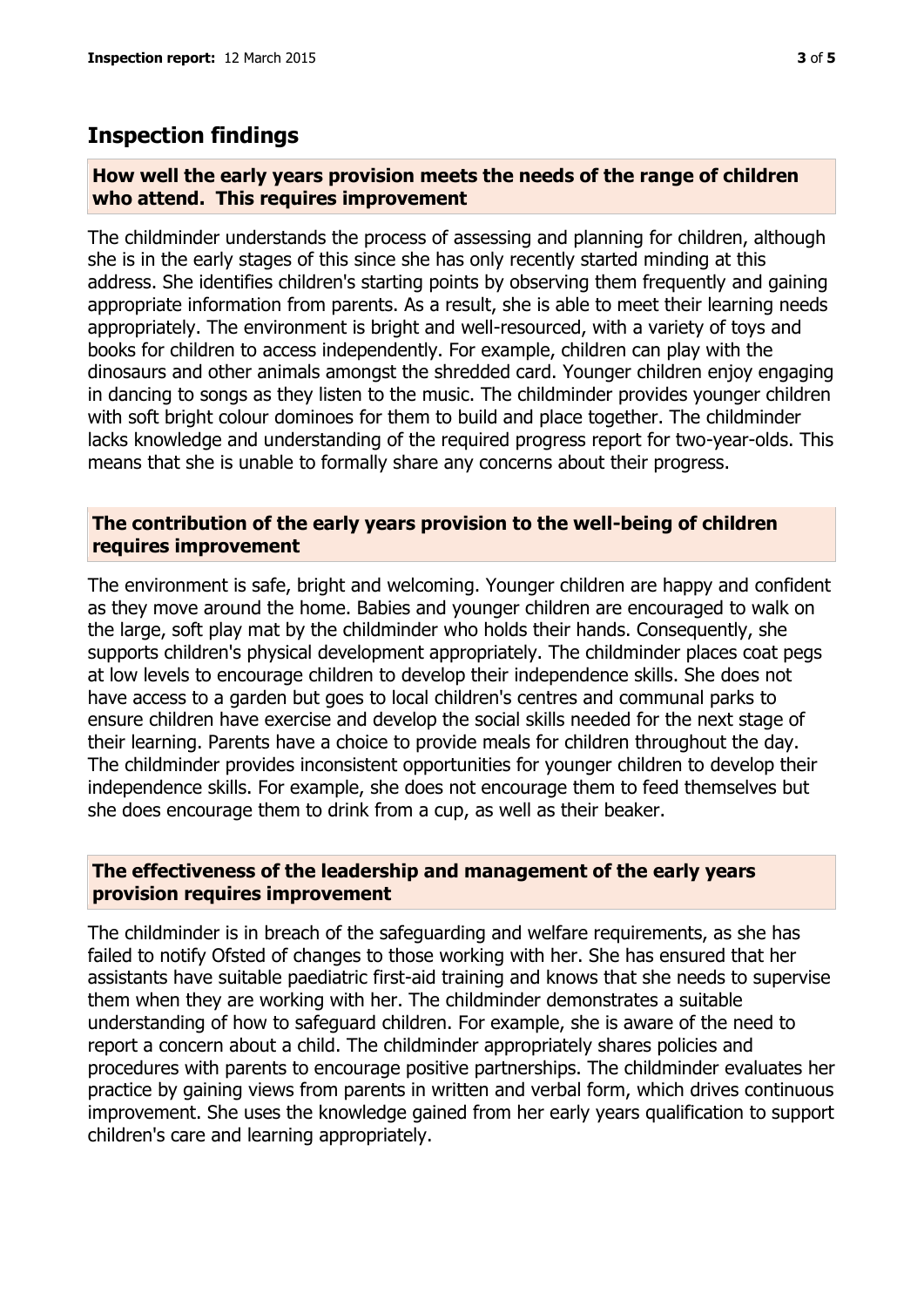# **Setting details**

| Unique reference number       | EY308409       |
|-------------------------------|----------------|
| <b>Local authority</b>        | Lambeth        |
| <b>Inspection number</b>      | 1002554        |
| <b>Type of provision</b>      | Childminder    |
| <b>Registration category</b>  | Childminder    |
| <b>Age range of children</b>  | 0 - 8          |
| <b>Total number of places</b> | 18             |
| Number of children on roll    | 4              |
| <b>Name of provider</b>       |                |
| Date of previous inspection   | 4 October 2011 |
| <b>Telephone number</b>       |                |

The childminder was registered in 2005. She minds children in the London Borough of Lambeth in a purpose-built block of flats. There is no garden but children are regularly taken to the local parks and children's centre. The childminder sometimes works with assistants. She has an early years qualification at level 3.

This inspection was carried out by Ofsted under sections 49 and 50 of the Childcare Act 2006 on the quality and standards of provision that is registered on the Early Years Register. The registered person must ensure that this provision complies with the statutory framework for children's learning, development and care, known as the Early Years Foundation Stage.

Any complaints about the inspection or the report should be made following the procedures set out in the guidance 'Complaints procedure: raising concerns and making complaints about Ofsted', which is available from Ofsted's website: www.gov.uk/government/organisations/ofsted. If you would like Ofsted to send you a copy of the guidance, please telephone 0300 123 4234, or email enquiries@ofsted.gov.uk.